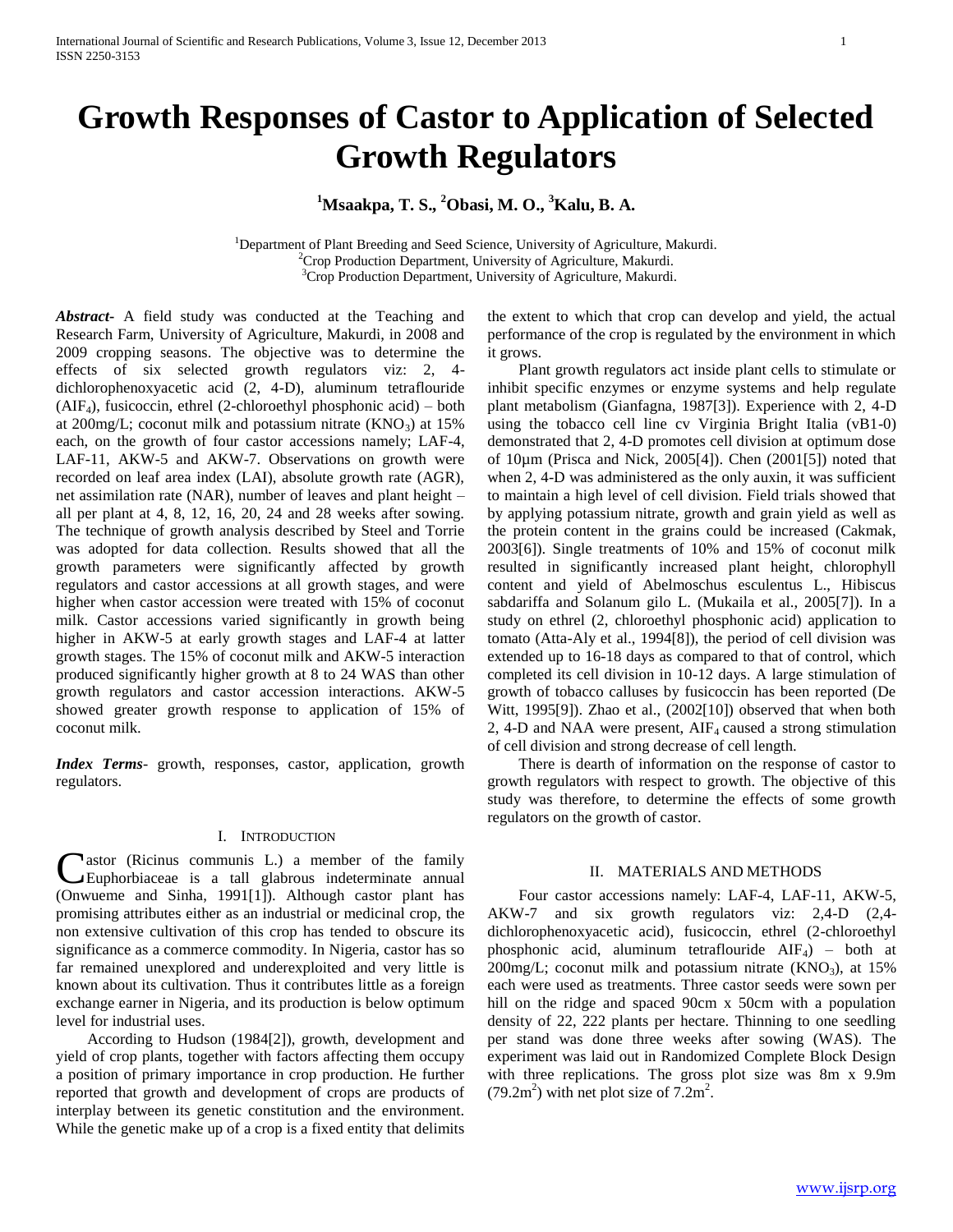The plots were weeded manually twice, before and after flowering at 30 and 60 days intervals respectively. Split foliar application of growth regulators was done at 40 days after sowing and one week after flowering. The plants were sprayed fortnightly with Vetox 85 insecticide at the rate of 1.1kg chemical per 225 litres of water starting from 9 WAS to minimize insect damage by weevils, leaf rollers, grasshoppers and aphids.

 Data on selected growth parameters collected from five randomly labelled plants from net plots were recorded at 4, 8, 12, 16, 20, 24 and 28 weeks after sowing and included the following:

(i) Leaf Area Index  $(LAI) = LAI$ **GA** 

where:

 $LA = total leaf area in cm<sup>2</sup>.$  $GA = \text{area covered on}$  ground in cm<sup>2</sup>.

(ii) Absolute Growth Rate (AGR) = 
$$
\frac{W_2-W_1}{t_2} \cdot g/m^2/day
$$

where:

 $W_1$  and  $W_2$  = total dry weight of plant material in grams.

 $t_1$  and  $t_2$  = sampling times in weeks after sowing

(iii) Net Assimilation Rate (NAR) =  
\n
$$
\frac{W_2-W_1 x \text{ Log } A_2 - \text{Log } A_1}{A_2-A_1} g/m^2/day
$$

where:

 $W_1$ ,  $W_2$  = total dry weight of plant (g)  $A_1$ ,  $A_2$  = total leaf area (cm<sup>2</sup>)  $t_1$ ,  $t_2$  = sampling times (weeks after sowing).

 The technique of growth analysis was adopted according to Steel and Torrie (1980[11]) and Hunt (1978[12]).

(iv) Plant height (cm)

(v) Number of leaves per plant.

 Data collected were analyzed statistically using the Analysis of Variance Procedure described by Singh and Chaudhary, 1979[13]; Steel and Torrie, 1980[14]. Treatment effects were compared by the Fisher's Least Significant Difference Procedure (F-LSD) at 5% level of probability.

#### III. RESULTS

Leaf Area Index

 Results on leaf area index (LAI) are presented in Table 1. LAI was significantly affected by growth regulators at all growth stages, and castor accessions at 8 to 16 WAS. LAI was higher when castor accessions were treated with 15% of coconut milk at 8 to 16 WAS (Table 1). Significant variation in LAI was observed among the four castor accessions with AKW-5 being

higher in LAI at 8 to 16 WAS, and LAF-4 at 20 to 28 WAS. LAI increased steadily from 8 to 12 WAS (stage of maximum leaf expansion) and thereafter, decreased till 28 WAS with age of plant.

 Growth regulator x castor accession interactions on LAI at 8, 12 and at 16 WAS were significant (Table 2). The 15% of coconut milk x LAF-4, LAF-11, AKW-5, AKW-7 interactions produced higher LAI at 8, 12 and 16 WAS followed by 200mg/L of AIF<sup>4</sup> x castor accession interactions at 12 WAS (Table 2).

#### Absolute Growth Rate

 Absolute growth rate (AGR) was significantly influenced by growth regulators at 4 WAS to 28 WAS (Table 3). Higher AGR was observed under the stimulative influence of 15% of coconut milk. Castor accessions varied significantly in AGR, being higher in AKW-5 accession at 4, 8, 12, 24 and 28 WAS, and in LAF-4 at 16 and 20 WAS. Castor accessions produced steady increase in AGR up to 16 WAS, and thereafter, decreased till 28 WAS.

 Significant growth regulator x castor accession interactions on AGR occurred at 12, 16 and 24 WAS (Table 4) with 15% of coconut milk x castor accession interactions being significantly higher than other growth regulator x castor accession interactions at 12, 16 and 24 WAS.

#### Net Assimilation Rate

 Results summarized in Table 5 show that net assimilation rate (NAR) was significantly affected by growth regulators at all weeks after sowing (growth stages), and was higher under coconut milk treatment (15%). Table 5 shows variations in net assimilation rate with age of plant at different growth regulator applications. Net assimilation rate increased steadily from 4 WAS up to the stage of maximum leaf expansion (12 WAS) and thereafter, decreased up to 28 WAS. Net assimilation rate was significantly affected by castor accessions at 4, 12, 16 and 20 WAS except at 28 WAS, being higher with LAF-4 accession at 12, 16, 20 and 24 WAS; LAF-11 at 8 WAS, and AKW-5 at 4 WAS.

 Growth regulator x castor accession interaction on net assimilation rate was significant at 4, 12, 16 and 20 WAS (Table 6). Coconut milk @ 15% x LAF-4, LAF-11, AKW-5 and AKW-7 interactions produced higher net assimilation rate (Table 6). Number of Leaves Per Plant

 Results on number of leaves (NOL) at 8 WAS corresponding with the ripe-to-flower stage, 12 WAS corresponding with the stage of maximum leaf expansion and panicle formation, 16 WAS corresponding with the capsule development stage, 20 to 24 WAS corresponding with the capsule drying stage, and 28 WAS corresponding with physiological maturity and final harvest stage are presented in Table 7. Growth regulators significantly affected number of leaves at 8 to 28 WAS. Coconut milk treated plants produced significantly higher number of leaves compared to other growth regulators. Number of leaves was higher at 12 WAS but reduced abruptly at 16 WAS until 28 WAS. Higher NOL occurred in AKW-5 at 8 to 16 WAS compared to other accessions, and in LAF-4 at 20 to 28 WAS compared to LAF-11, AKW-5 and AKW-7 castor accessions (Table 7).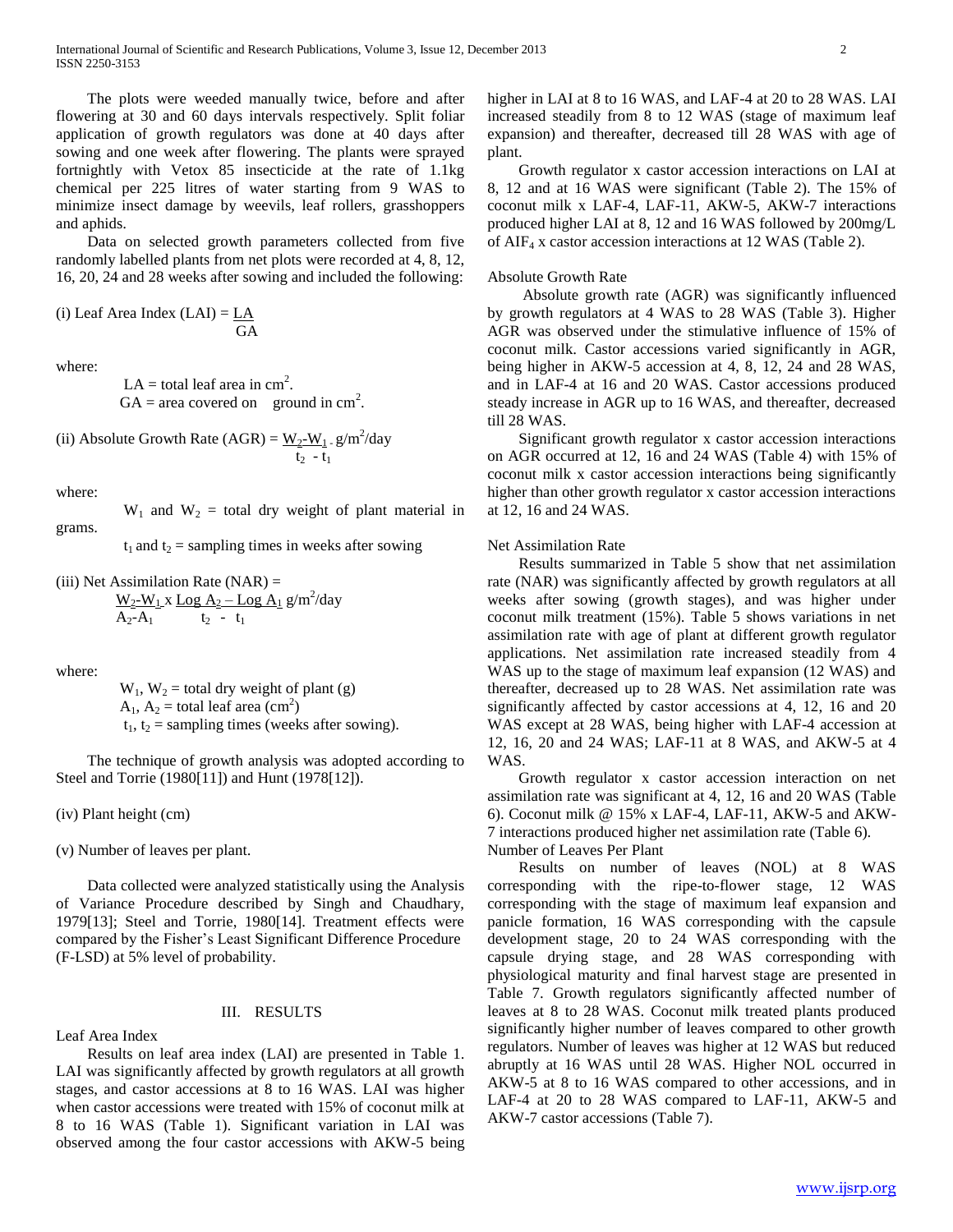Growth regulator x castor accession interaction on NOL was significant at 8 to 16 WAS (Table 8), and 20-28 WAS (Table 9). Castor accession x coconut milk interaction produced higher NOL followed by castor accession x aluminum tetraflouride at 8 to 16 WAS (Table 8).

#### Plant Height

 Results on plant height (PH) at different times of sampling are summarized in Table 10. Height of castor plant was significantly affected by growth regulators at all the growth stages (weeks after sowing) and was higher when plants were sprayed with 15% of coconut milk. There was a steady increase in PH at 4 WAS, till 28 WAS. Plant height varied significantly among the four castor accessions. At each growth stage, AKW-5 plants were taller than others.

 Growth regulator x castor accession interactions on PH were significant at 4, 8 and 12 WAS (Table 11); 20, 24 and 28 WAS (Table 12), with 15% of coconut milk x LAF-4 and AKW-5 interactions producing higher PH than other interactions.

#### IV. DISCUSSION

#### Leaf Area Index

 Leaf area index is a measure of the photosynthetic activity of crop plants (Steel and Torrie, 1980[15]). There was a steady rise in leaf area index which reached maximum point at 12 WAS corresponding with the stage of maximum leaf expansion. The increase in leaf area index was essentially due to increase in the number of leaves. The higher leaf area index observed with coconut milk treated plants could be attributed to the positive stimulative influence of coconut milk under favourable environmental conditions. At 16 WAS till 28 WAS, there was an abrupt decline in leaf area index mainly due to proportional reduction in number of leaves with age of plant.

#### Absolute Growth Rate

 Absolute growth rate increased steadily from 4 WAS to 16 WAS in all the castor accessions being higher with 15 % of coconut milk followed by 200mg/L of AIF<sub>4</sub> and 15% of  $KNO_3$ due to increased production and translocation of assimilates (dry matter) to both vegetative and reproductive parts caused by growth regulators.

 The subsequent decline in absolute growth rate from 20 to 28 WAS was probably due to a progressive decline in number of leaves and net assimilation rate which presumably led to a greater diversion of assimilates to the panicles than to the vegetative parts. Horseman et al (1986[16]) reported that absolute growth rate is associated with age of plant and decreases as plants approach physiological maturity.

#### Net Assimilation Rate

 In all the four castor accessions (LAF-4, LAF-11, AKW-5 and AKW-7), the physiological effect of coconut milk was responsible for higher net assimilation rate that was observed. The higher net assimilation rate at early stages of growth appeared to follow the trend of rapid leaf expansion and increase in number of leaves observed at 12 WAS in Table 5. Net assimilation rate and leaf area index are correlated. The progressive decrease in net assimilation rate with age of plant (16 to 28 WAS) could be due to relatively slower rate of leaf development as leaves approached maximum size. Okezie et al. (1980[17]) reported that white yam grown in Southern Nigeria between May and October attained maximum net assimilation rate at 10 WAS which decreased thereafter, with increase in age of the crop. Ezedinma (1967[18]) reported significant seasonal drifts in net assimilation rate of cowpea even at an early age of one week after sowing.

#### Number of Leaves per Plant

 The increase in the number of leaves with 15% of coconut milk (crude cytokinin) could be attributed to its stimulative effect (cell division) which led to proportional increase in the quantity of dry matter produced per unit time at optimum environmental conditions. Caers and Vending (1986[19]) reported that application of coconut milk in Solanum gilo promoted photosynthetic activity mainly by means of increase in leaf chlorophyll content and leaf number. Davis (1984[20]) showed that the quantity of dry matter produced per unit time is a function of the number and size of leaves per plant at optimum light intensity, light duration and soil moisture conditions.

 The fewer number of leaves produced with other growth regulators was probably due to decline in their stimulative effect and hence decline in the quantity of dry matter produced.

#### Plant Height

 It was observed that, type of growth regulator notwithstanding, castor plants grew steadily up to 28 WAS. The greater stimulative effect of 15% of coconut milk probably produced higher plant height observed at all growth stages in all the castor accessions.

 The plant height pattern was found to agree with the normal sigmoid growth pattern for crop plants (Hunt, 1978[21]). Single treatments of  $100$ mg/L of IAA,  $100$ mg/L of  $GA_3$  and  $15\%$  of coconut milk resulted in significantly increased plant height, chlorophyll contents and yield of Abelmoschus esculentus L., Hibiscus sabdariffa and Solanum gilo L. (Mukaila, et al., 2005[22]). Ethrel effectively reduced plant height and lodging when applied to crops (Brown, 1996[23]).

 Based on these discussions, it could be concluded that, 15% of coconut milk which is a crude source of cytokinin (zeatin) exerted greater stimulative effect (cell division) which led to higher growth when compared to the stimulative effects of other growth regulators evaluated in this study.

 AKW-5 showed greater growth response to application of growth regulators compared to other castor accessions.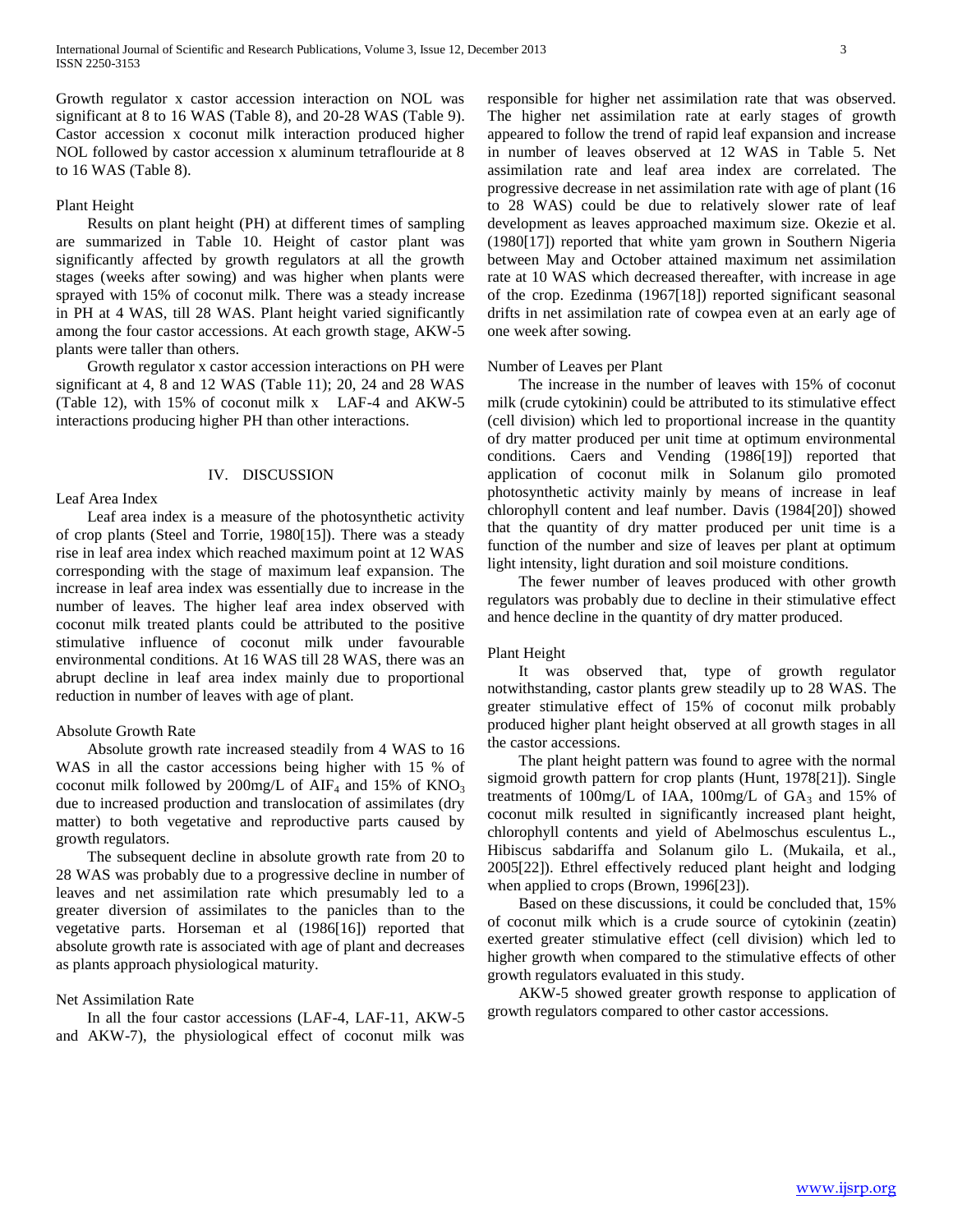| <b>Treatments</b>             | <b>Weeks after sowing</b> |      |      |           |           |           |
|-------------------------------|---------------------------|------|------|-----------|-----------|-----------|
|                               | 8                         | 12   | 16   | 20        | 24        | 28        |
| <b>Growth Regulators</b>      |                           |      |      |           |           |           |
| 2, 4-D @ 200mg/L              | 2.64                      | 3.83 | 0.14 | 0.04      | 0.02      | 0.01      |
| Coconut milk $@15\%$          | 4.22                      | 7.88 | 0.27 | 0.07      | 0.04      | 0.02      |
| AIF <sub>4</sub> @ 200mg/L    | 3.84                      | 6.54 | 0.24 | 0.07      | 0.04      | 0.02      |
| KNO <sub>3</sub> @ 15%        | 3.83                      | 6.30 | 0.24 | 0.06      | 0.04      | 0.02      |
| Fusicoccin @ 200mg/L          | 3.48                      | 5.52 | 0.19 | 0.06      | 0.03      | 0.01      |
| Ethrel $@$ 200mg/L            | 3.17                      | 4.89 | 0.18 | 0.05      | 0.03      | 0.01      |
| LSD(0.05)                     | 0.09                      | 0.15 | 0.03 | 0.007     | 0.004     | 0.003     |
|                               |                           |      |      |           |           |           |
| <b>Castor Accessions</b>      |                           |      |      |           |           |           |
| $LAF-4$                       | 3.43                      | 7.21 | 0.23 | 0.07      | 0.05      | 0.03      |
| $LAF-11$                      | 3.25                      | 4.48 | 0.19 | 0.05      | 0.03      | 0.02      |
| $AKW-5$                       | 4.11                      | 7.29 | 0.29 | 0.06      | 0.03      | 0.02      |
| $AKW-7$                       | 3.34                      | 4.33 | 0.13 | 0.05      | 0.03      | 0.01      |
| LSD(0.05)                     | 0.07                      | 0.13 | 0.02 | 0.006     | 0.003     | 0.003     |
| <b>Regulator x Accessions</b> | *                         | *    | *    | <b>NS</b> | <b>NS</b> | <b>NS</b> |

# **Table 1. Effects of Growth Regulators and Castor Accessions on Leaf Area Index per Castor Plant at different times of Sampling in 2008 and 2009 (Combined Data).**

# **Key:**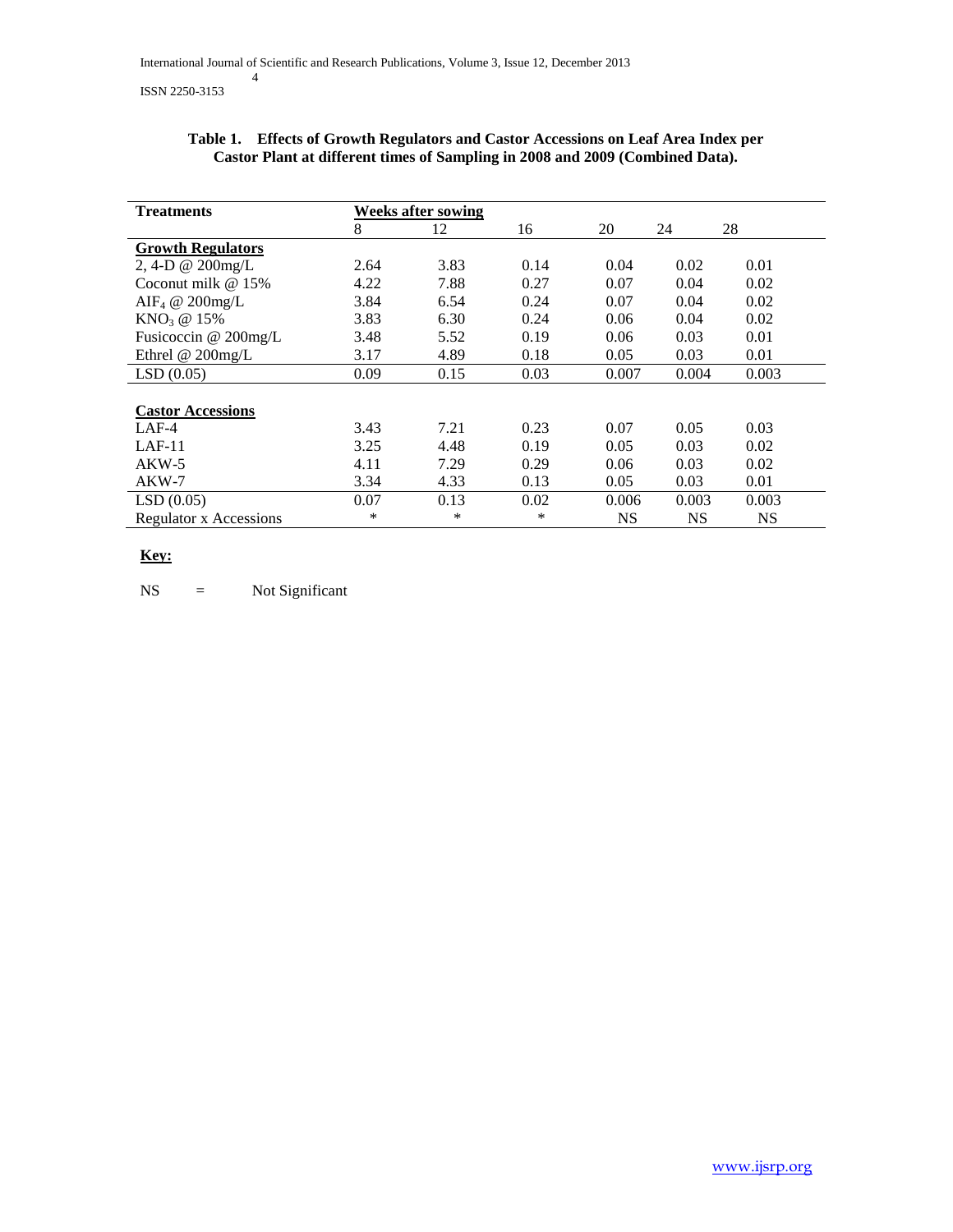# **Table 2. Growth Regulator x Castor Accession Interactions on Leaf Area Index at 8, 12 and 16 Weeks After Sowing in 2008 and 2009 (Combined Data).**

|                            |       |                          | 8 Weeks after sowing |         |         |                          | 12 Weeks after sowing |         |         |                          | 6 Weeks after sowing |      |
|----------------------------|-------|--------------------------|----------------------|---------|---------|--------------------------|-----------------------|---------|---------|--------------------------|----------------------|------|
|                            |       | <b>Castor Accessions</b> |                      |         |         | <b>Castor Accessions</b> |                       |         |         | <b>Castor Accessions</b> |                      |      |
| <b>Growth Regulators</b>   | LAF-4 | <b>LAF-11</b>            | $AKW-5$              | $AKW-7$ | $LAF-4$ | <b>LAF-11</b>            | AKW-5                 | $AKW-7$ | $LAF-4$ | $LAF-11$                 | AKW-5                | AKW- |
| 2, 4-D $\omega$ 200mg/L    | 2.39  | 2.40                     | 4.07                 | 1.70    | 3.90    | 3.66                     | 5.00                  | 2.77    | 0.15    | 0.17                     | 0.14                 | 0.10 |
| Coconut milk $@15\%$       | 4.26  | 3.80                     | 4.20                 | 4.60    | 8.54    | 4.72                     | 8.51                  | 6.70    | 0.26    | 0.25                     | 0.41                 | 0.15 |
| AIF <sub>4</sub> @ 200mg/L | 3.60  | 3.70                     | 4.11                 | 3.96    | 8.24    | 4.71                     | 7.90                  | 4.70    | 0.24    | 0.19                     | 0.38                 | 0.14 |
| $KNO_3 \ @ 15\%$           | 3.50  | 3.73                     | 4.10                 | 4.00    | 8.10    | 4.71                     | 7.90                  | 4.50    | 0.25    | 0.20                     | 0.36                 | 0.13 |
| Fusicoccin $@200mg/L$      | 3.42  | 3.00                     | 409                  | 3.40    | 7.45    | 3.92                     | 6.83                  | 3.89    | 0.23    | 0.18                     | 0.23                 | 0.12 |
| Ethrel @ $200$ mg/L        | 3.38  | 2.84                     | 4.07                 | 2.40    | 7.05    | 3.70                     | 5.40                  | 3.40    | 0.22    | 0.17                     | 0.20                 | 0.12 |
| LSD(0.05)                  | 0.17  |                          |                      |         | 0.13    |                          |                       |         | 0.06    |                          |                      |      |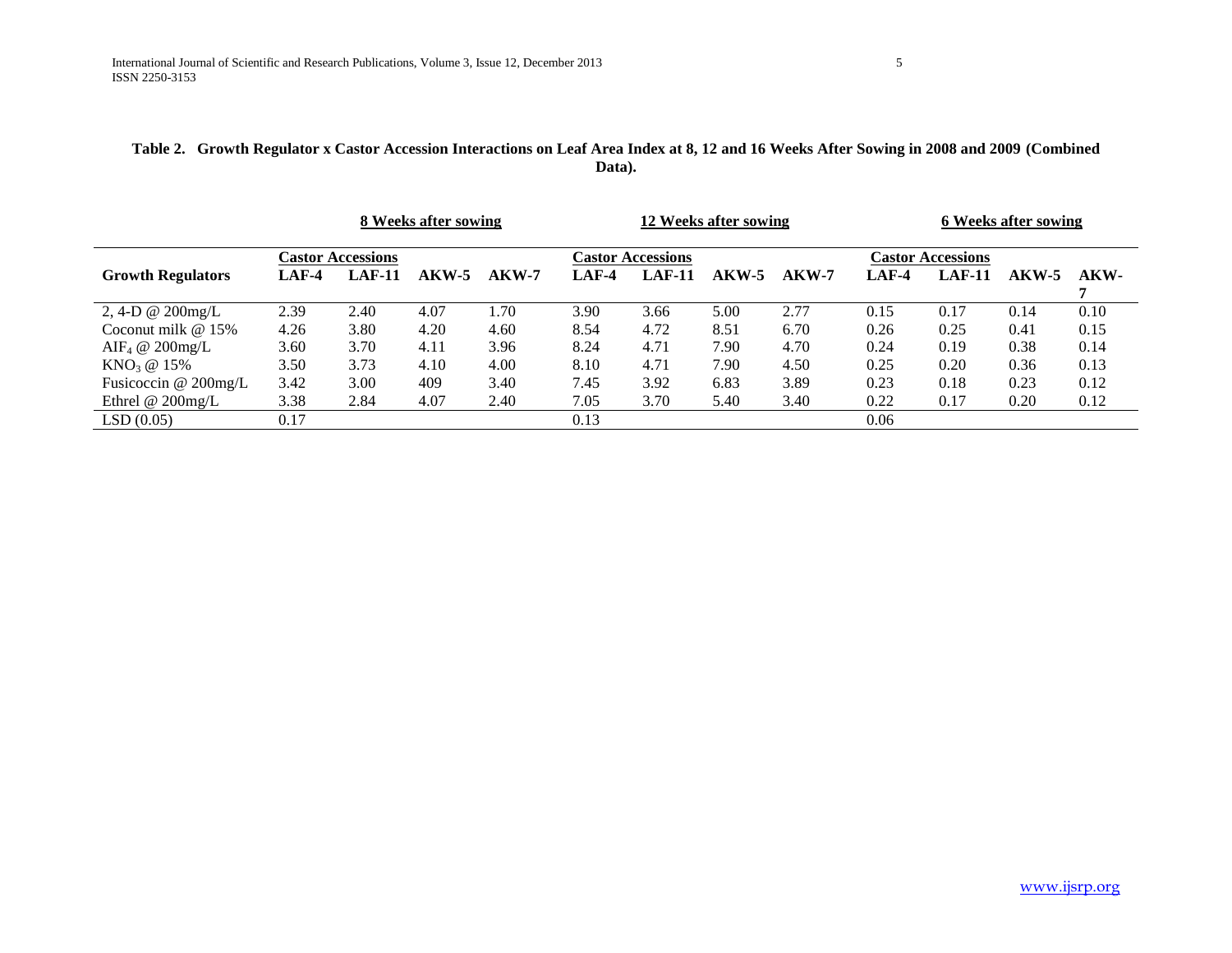ISSN 2250-3153

### **Table 3. Effects of Growth Regulators and Castor Accessions on Absolute Growth Rate (G/M<sup>2</sup> /Day) per Castor Plant at different times of Sampling in 2008 and 2009 (Combined Data).**

| <b>Weeks after sowing</b>  |      |           |       |       |           |      |           |
|----------------------------|------|-----------|-------|-------|-----------|------|-----------|
| <b>Treatments</b>          | 4    | 8         | 12    | 16    | 20        | 24   | 28        |
| <b>Growth Regulators</b>   |      |           |       |       |           |      |           |
| 2, 4-D @ 200mg/L           | 1.89 | 3.88      | 34.20 | 61.73 | 13.40     | 3.10 | 1.25      |
| Coconut milk $@15\%$       | 2.14 | 4.33      | 38.93 | 69.09 | 14.85     | 3.48 | 1.39      |
| AIF <sub>4</sub> @ 200mg/L | 2.09 | 4.25      | 37.45 | 67.73 | 14.55     | 3.33 | 1.37      |
| $KNO3$ @ 15%               | 2.08 | 4.25      | 37.10 | 67.35 | 14.65     | 3.33 | 1.35      |
| Fusicoccin @ 200mg/L       | 2.05 | 4.13      | 35.70 | 66.00 | 13.80     | 3.21 | 1.32      |
| Ethrel @ $200$ mg/L        | 1.98 | 4.03      | 34.95 | 64.75 | 12.62     | 3.15 | 1.30      |
| LSD(0.05)                  | 0.16 | 0.31      | 0.47  | 0.65  | 1.02      | 0.06 | 0.04      |
|                            |      |           |       |       |           |      |           |
| <b>Castor Accessions</b>   |      |           |       |       |           |      |           |
| $LAF-4$                    | 2.02 | 4.12      | 37.85 | 69.20 | 14.63     | 3.30 | 1.31      |
| $LAF-11$                   | 2.09 | 4.25      | 35.80 | 65.76 | 13.51     | 3.18 | 1.35      |
| $AKW-5$                    | 2.16 | 4.37      | 37.97 | 67.15 | 14.33     | 3.39 | 1.36      |
| $AKW-7$                    | 1.88 | 3.83      | 33.93 | 62.32 | 13.43     | 3.18 | 1.30      |
| LSD(0.05)                  | 0.13 | 0.25      | 0.38  | 0.53  | 0.83      | 0.05 | 0.03      |
| Regulator x Accessions     | NS   | <b>NS</b> | *     | *     | <b>NS</b> | ∗    | <b>NS</b> |

# **Key:**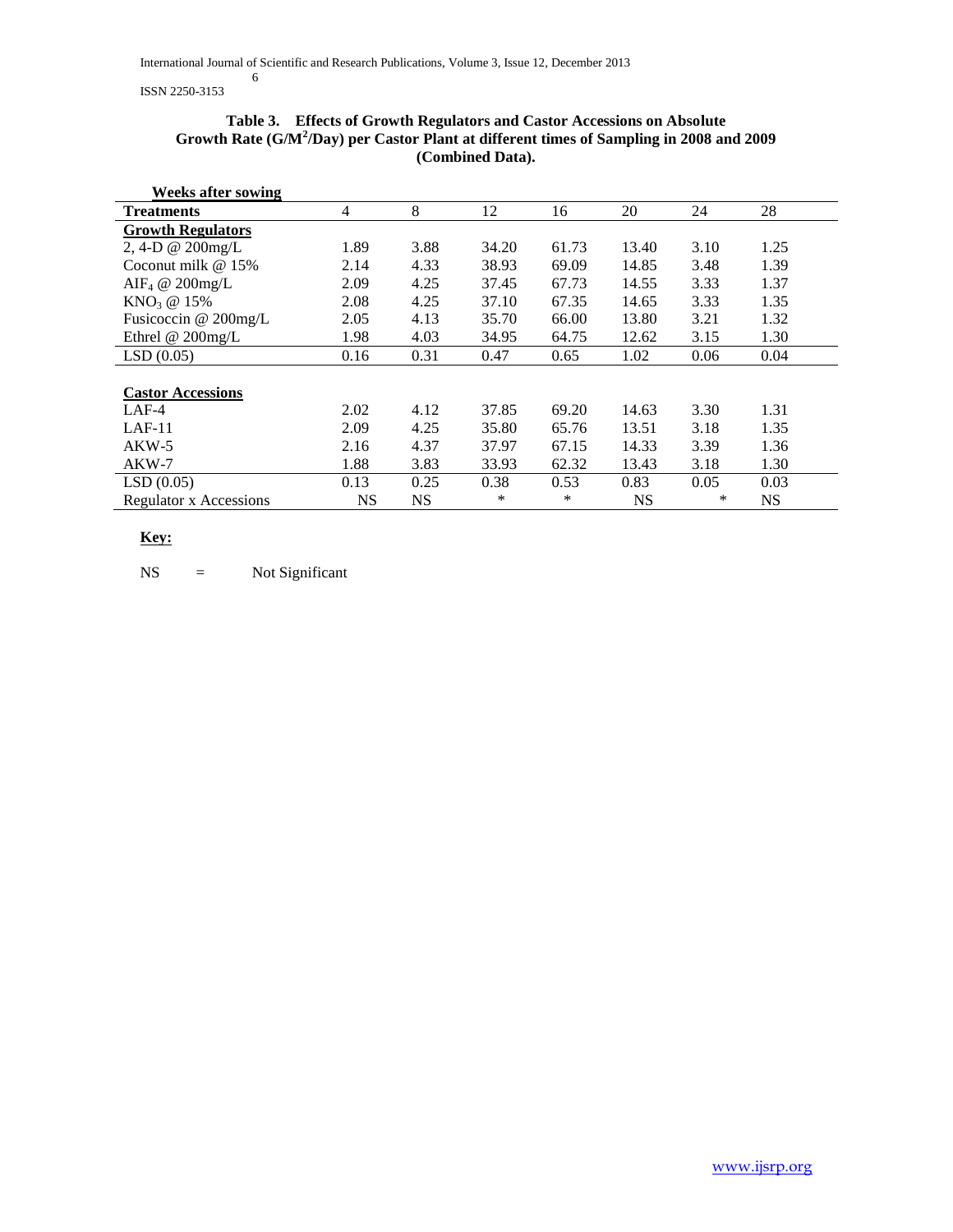# Table 4. Growth Regulator x Castor Accession Interactions on Absolute Growth Rate (G/M<sup>2</sup>/Day) at 12, 16 and 24 Weeks After Sowing in 2008 and **2009 (Combined Data).**

|                            |         |                          | 12 Weeks after sowing |         |         |                          | 16 Weeks after sowing |         |         |                          | 24 Weeks after sowing |      |
|----------------------------|---------|--------------------------|-----------------------|---------|---------|--------------------------|-----------------------|---------|---------|--------------------------|-----------------------|------|
|                            |         | <b>Castor Accessions</b> |                       |         |         | <b>Lastor Accessions</b> |                       |         |         | <b>Castor Accessions</b> |                       |      |
| <b>Growth Regulators</b>   | $LAF-4$ | $LAF-11$                 | $AKW-5$               | $AKW-7$ | $LAF-4$ | $LAF-11$                 | $AKW-5$               | $AKW-7$ | $LAF-4$ | $LAF-11$                 | $AKW-5$               | AKW- |
|                            |         |                          |                       |         |         |                          |                       |         |         |                          |                       |      |
| 2, 4-D @ $200$ mg/L        | 35.40   | 34.00                    | 35.00                 | 32.40   | 64.30   | 62.90                    | 60.40                 | 59.30   | 3.20    | 3.10                     | 3.10                  | 3.00 |
| Coconut milk $@15\%$       | 40.70   | 38.00                    | 40.80                 | 36.20   | 72.20   | 68.17                    | 71.00                 | 65.00   | 3.50    | 3.40                     | 3.60                  | 3.40 |
| $\text{AIF}_4 \ @$ 200mg/L | 38.40   | 37.00                    | 39.40                 | 35.00   | 71.30   | 66.90                    | 69.70                 | 63.00   | 3.40    | 3.20                     | 3.50                  | 3.20 |
| $KNO_3 \; @ \; 15\%$       | 39.60   | 36.00                    | 38.80                 | 34.00   | 70.10   | 67.60                    | 68.50                 | 63.20   | 3.30    | 3.30                     | 3.50                  | 3.20 |
| Fusicoccin $@$ 200mg/L     | 37.00   | 35.00                    | 37.60                 | 33.00   | 69.30   | 65.00                    | 67.30                 | 62.40   | 3.20    | 3.10                     | 3.37                  | 3.17 |
| Ethrel @ $200$ mg/L        | 36.00   | 34.60                    | 36.20                 | 33.00   | 68.00   | 64.00                    | 66.00                 | 61.00   | 3.20    | 3.00                     | 3.30                  | 3.10 |
| LSD(0.05)                  | 0.94    |                          |                       |         | 1.31    |                          |                       |         | 0.13    |                          |                       |      |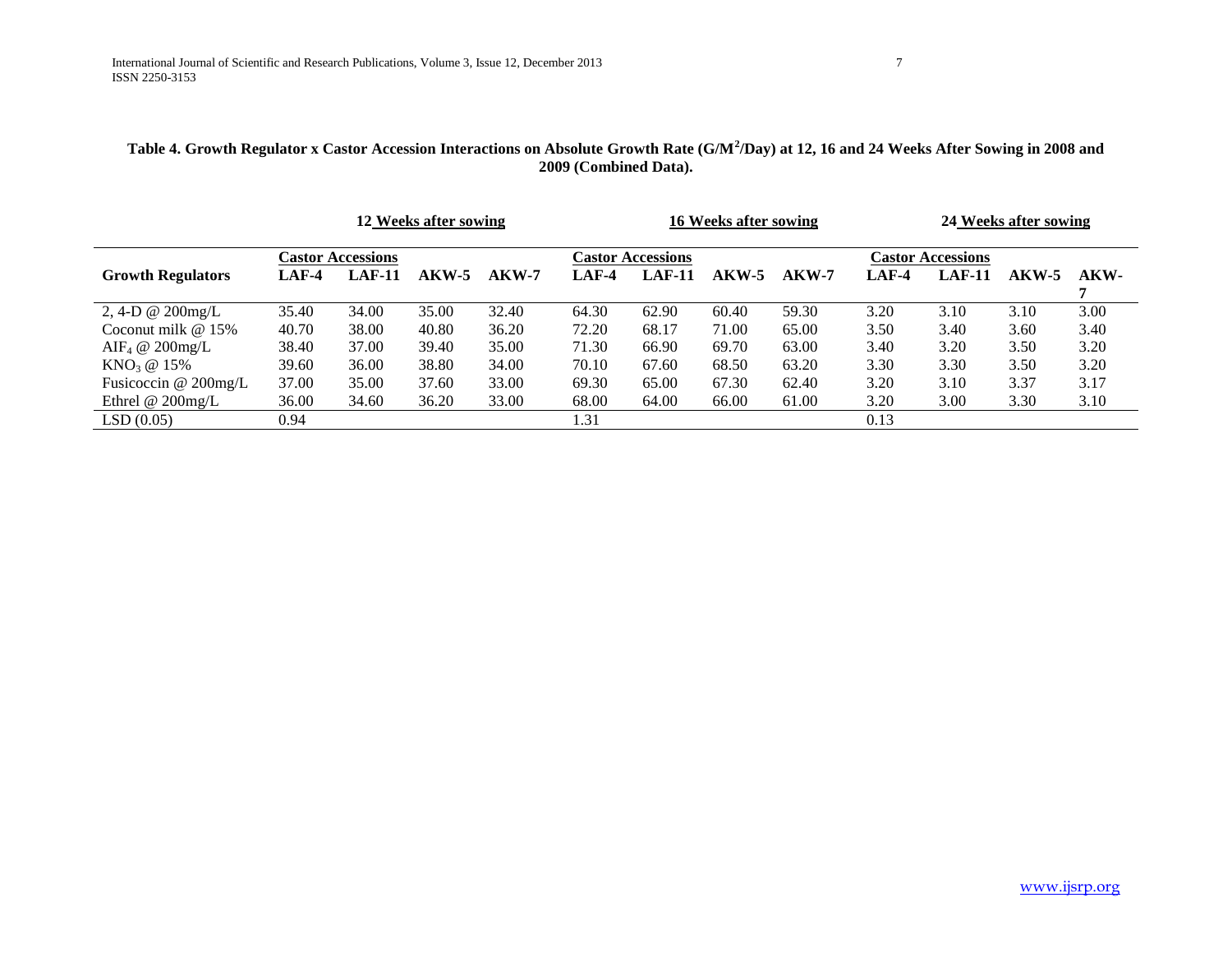#### ISSN 2250-3153

### **Table 5. Effects of Growth Regulators and Castor Accessions on Net Assimilation Rate (G/M<sup>2</sup> /Day) per Castor Plant at different times of sampling in 2008 and 2009 (Combined Data).**

| <b>Weeks after sowing</b>     |                |           |       |       |      |      |           |
|-------------------------------|----------------|-----------|-------|-------|------|------|-----------|
| <b>Treatments</b>             | $\overline{4}$ | 8         | 12    | 16    | 20   | 24   | 28        |
| <b>Growth Regulators</b>      |                |           |       |       |      |      |           |
| 2, 4-D @ 200mg/L              | 0.13           | 0.43      | 41.33 | 32.00 | 1.62 | 0.83 | 0.37      |
| Coconut milk $@15\%$          | 0.30           | 0.58      | 47.75 | 37.50 | 2.10 | 1.03 | 0.51      |
| AIF <sub>4</sub> @ 200mg/L    | 0.23           | 0.52      | 45.67 | 36.58 | 1.93 | 0.90 | 0.43      |
| $KNO3$ @ 15%                  | 0.30           | 0.58      | 45.92 | 35.75 | 1.95 | 0.96 | 0.48      |
| Fusicoccin @ 200mg/L          | 0.23           | 0.51      | 45.92 | 34.75 | 1.88 | 0.89 | 0.47      |
| Ethrel @ $200$ mg/L           | 0.20           | 0.47      | 43.67 | 34.17 | 1.78 | 0.78 | 0.40      |
| LSD(0.05)                     | 0.01           | 0.05      | 0.59  | 0.60  | 0.06 | 0.06 | 0.06      |
|                               |                |           |       |       |      |      |           |
| <b>Castor Accessions</b>      |                |           |       |       |      |      |           |
| $LAF-4$                       | 0.22           | 0.53      | 47.33 | 36.50 | 2.03 | 1.02 | 0.45      |
| $LAF-11$                      | 0.24           | 0.54      | 44.56 | 34.50 | 1.83 | 0.87 | 0.43      |
| $AKW-5$                       | 0.25           | 0.53      | 46.28 | 36.17 | 2.00 | 0.96 | 0.46      |
| AKW-7                         | 0.22           | 0.45      | 42.00 | 33.33 | 1.64 | 0.74 | 0.43      |
| LSD(0.05)                     | 0.007          | 0.04      | 0.48  | 0.49  | 0.05 | 0.05 | <b>NS</b> |
| <b>Regulator x Accessions</b> | $\ast$         | <b>NS</b> | *     | ∗     | *    | NS   | <b>NS</b> |

# **Key:**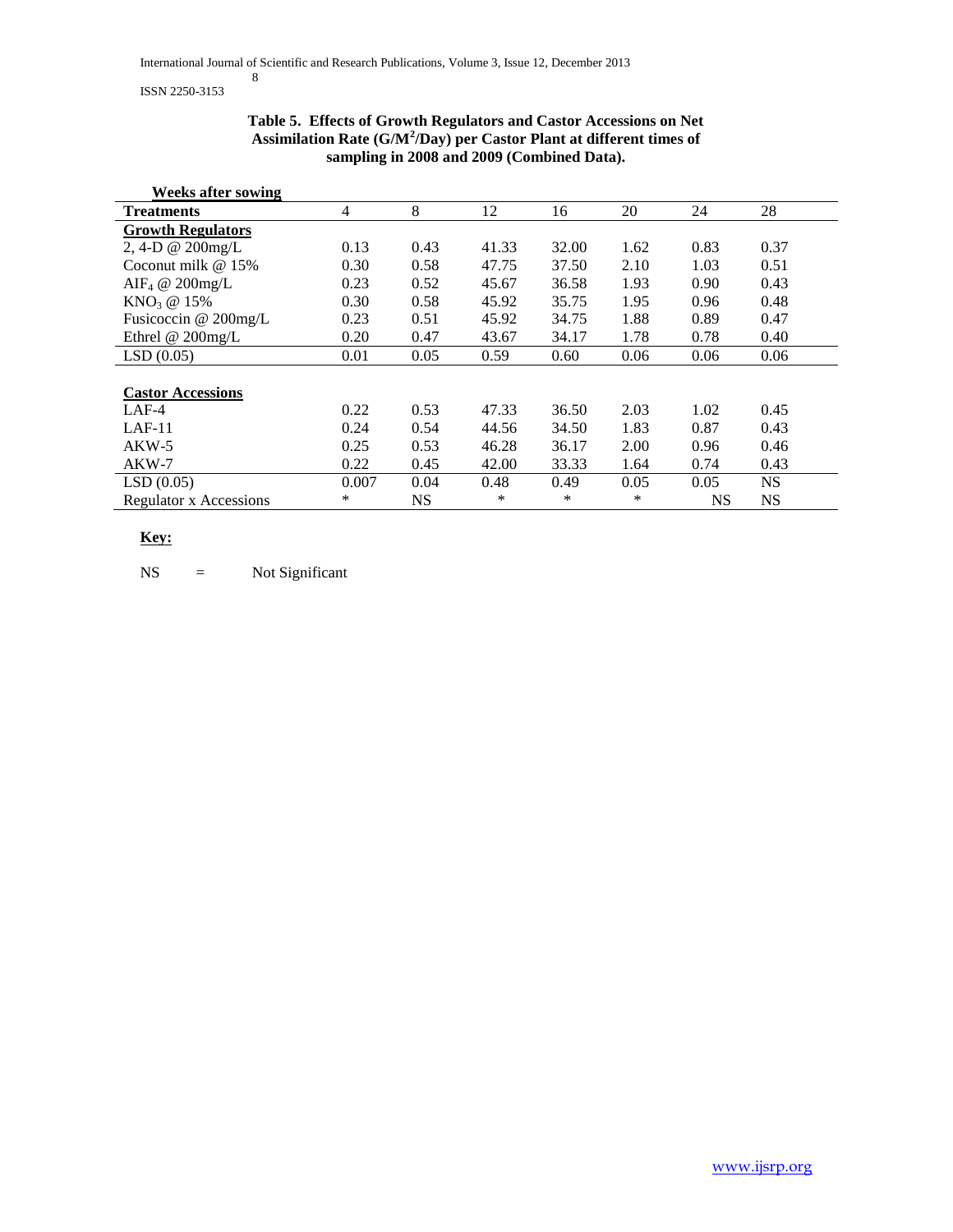# **Table 6. Growth Regulator x Castor Accession Interactions on Net Assimilation Rate at 4, 12, 16 and 20 Weeks After Sowing in 2008 and 2009 (Combined Data).**

|                            |      | <b>4 Weeks after Sowing</b> |            | 12 Weeks after sowing |       |                         |         |            | 16 Weeks after sowing |                         |            |       | 20 Weeks after sowing |                         |            |            |
|----------------------------|------|-----------------------------|------------|-----------------------|-------|-------------------------|---------|------------|-----------------------|-------------------------|------------|-------|-----------------------|-------------------------|------------|------------|
|                            |      | <b>Castor Accession</b>     |            |                       |       | <b>Castor Accession</b> |         |            |                       | <b>Castor Accession</b> |            |       |                       | <b>Castor Accession</b> |            |            |
| <b>Growth Regulators</b>   | LAF- | LAF-                        | <b>AKW</b> | <b>AKW</b>            | LAF-  | $LAF-11$                | $AKW-5$ | <b>AKW</b> | LAF-                  | $LAF-11$                | <b>AKW</b> | AKW   | LAF-                  | LAF-                    | <b>AKW</b> | <b>AKW</b> |
|                            |      | 11                          | $-5$       | -7                    | 4     |                         |         | -7         | 4                     |                         | $-5$       | -7    | 4                     | 11                      | $-5$       | $-7$       |
|                            |      |                             |            |                       |       |                         |         |            |                       |                         |            |       |                       |                         |            |            |
| 2, 4-D @ $200$ mg/L        | 0.10 | 0.10                        | 0.10       | 0.10                  | 43.00 | 40.33                   | 43.00   | 39.00      | 33.00                 | 30.00                   | 35.00      | 30.00 | 1.60                  | 1.57                    | 1.80       | 1.50       |
|                            |      |                             |            |                       |       |                         |         |            |                       |                         |            |       |                       |                         |            |            |
| Coconut milk $@15\%$       | 0.30 | 0.30                        | 0.30       | 0.30                  | 51.00 | 47.00                   | 49.00   | 44.00      | 40.00                 | 37.00                   | 38.00      | 35.00 | 2.40                  | 2.00                    | 2.20       | 1.80       |
|                            |      |                             |            |                       |       |                         |         |            |                       |                         |            |       |                       |                         |            |            |
| AIF <sub>4</sub> @ 200mg/L | 0.20 | 0.30                        | 0.20       | 0.20                  | 46.00 | 45.67                   | 48.00   | 43.00      | 38.00                 | 36.33                   | 36.00      | 36.00 | 2.10                  | 1.90                    | 2.00       | 1.70       |
|                            |      |                             |            |                       |       |                         |         |            |                       |                         |            |       |                       |                         |            |            |
| $KNO3$ @ 15%               | 0.30 | 0.30                        | 0.30       | 0.30                  | 49.00 | 44.67                   | 47.00   | 43.00      | 37.00                 | 35.00                   | 37.00      | 34.00 | 2.20                  | 1.90                    | 2.10       | 1.60       |
| $\omega$<br>Fusicoccin     | 0.20 | 0.20                        | 0.30       | 0.20                  | 50.00 | 45.67                   | 46.00   | 42.00      | 35.67                 | 34.33                   | 36.00      | 33.00 | 2.00                  | 1.80                    | 2.00       | 1.70       |
| $200$ mg/L                 |      |                             |            |                       |       |                         |         |            |                       |                         |            |       |                       |                         |            |            |
|                            |      |                             |            |                       |       |                         |         |            |                       |                         |            |       |                       |                         |            |            |
| Ethrel $@$ 200mg/L         | 0.20 | 0.20                        | 0.20       | 0.20                  | 45.00 | 44.00                   | 44.67   | 41.00      | 35.33                 | 34.33                   | 35.00      | 32.00 | 1.87                  | 1.80                    | 1.90       | 1.57       |
|                            |      |                             |            |                       |       |                         |         |            |                       |                         |            |       |                       |                         |            |            |
| LSD(0.05)                  | 0.02 |                             |            |                       | 0.18  |                         |         |            | 1.21                  |                         |            |       | 0.12                  |                         |            |            |
|                            |      |                             |            |                       |       |                         |         |            |                       |                         |            |       |                       |                         |            |            |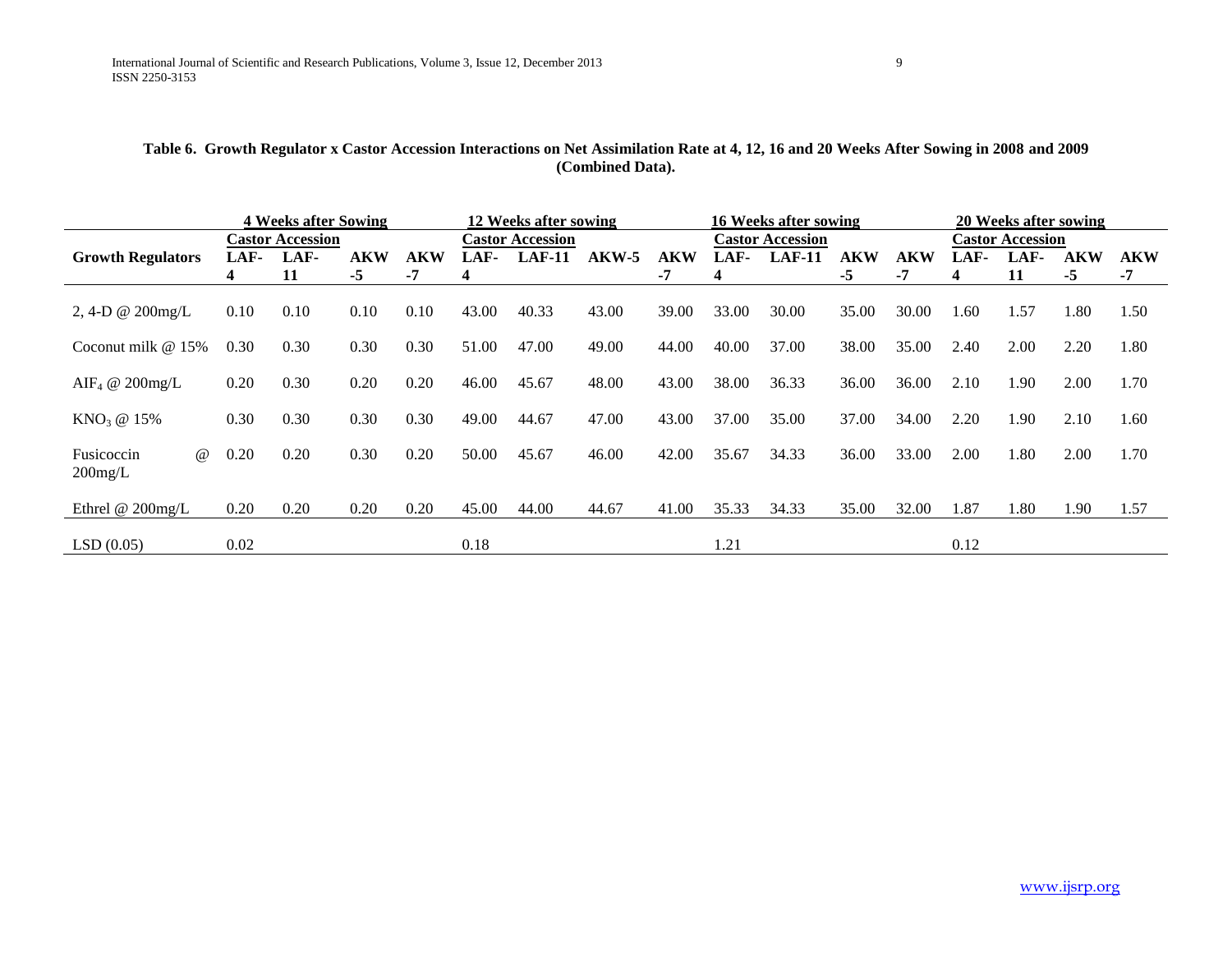| <b>Weeks after sowing</b>     |       |       |       |       |       |       |
|-------------------------------|-------|-------|-------|-------|-------|-------|
| <b>Treatments</b>             | 8     | 12    | 16    | 20    | 24    | 28    |
| <b>Growth Regulators</b>      |       |       |       |       |       |       |
| 2, 4-D @ 200mg/L              | 15.50 | 21.75 | 16.25 | 13.25 | 10.50 | 7.75  |
| Coconut milk $@15\%$          | 25.25 | 37.25 | 31.00 | 27.25 | 24.00 | 19.92 |
| AIF <sub>4</sub> @ 200mg/L    | 22.50 | 32.50 | 26.50 | 23.25 | 19.75 | 17.00 |
| $KNO3$ @ 15%                  | 20.75 | 31.50 | 25.75 | 22.75 | 19.75 | 16.50 |
| Fusicoccin @ 200mg/L          | 19.00 | 29.75 | 24.00 | 20.75 | 17.75 | 14.75 |
| Ethrel @ 200mg/L              | 17.50 | 26.25 | 21.50 | 18.25 | 15.00 | 12.00 |
| LSD(0.05)                     | 0.90  | 1.13  | 0.80  | 0.84  | 0.68  | 0.71  |
|                               |       |       |       |       |       |       |
| <b>Castor Accessions</b>      |       |       |       |       |       |       |
| $LAF-4$                       | 19.33 | 30.50 | 25.00 | 22.00 | 19.00 | 16.17 |
| $LAF-11$                      | 20.17 | 29.50 | 23.83 | 20.83 | 17.83 | 14.50 |
| $AKW-5$                       | 21.83 | 31.00 | 25.33 | 21.50 | 18.17 | 15.00 |
| $AKW-7$                       | 19.00 | 28.33 | 22.50 | 19.33 | 16.17 | 12.94 |
| LSD(0.05)                     | 0.73  | 0.92  | 0.65  | 0.69  | 0.55  | 0.58  |
| <b>Regulator x Accessions</b> | *     | *     | *     | ∗     | *     | ∗     |

### **Table 7. Effects of Growth Regulators and Castor Accessions on Number of Leaves per Castor Plant at different times of Sampling in 2008 and 2009 (Combined Data).**

# **Key:**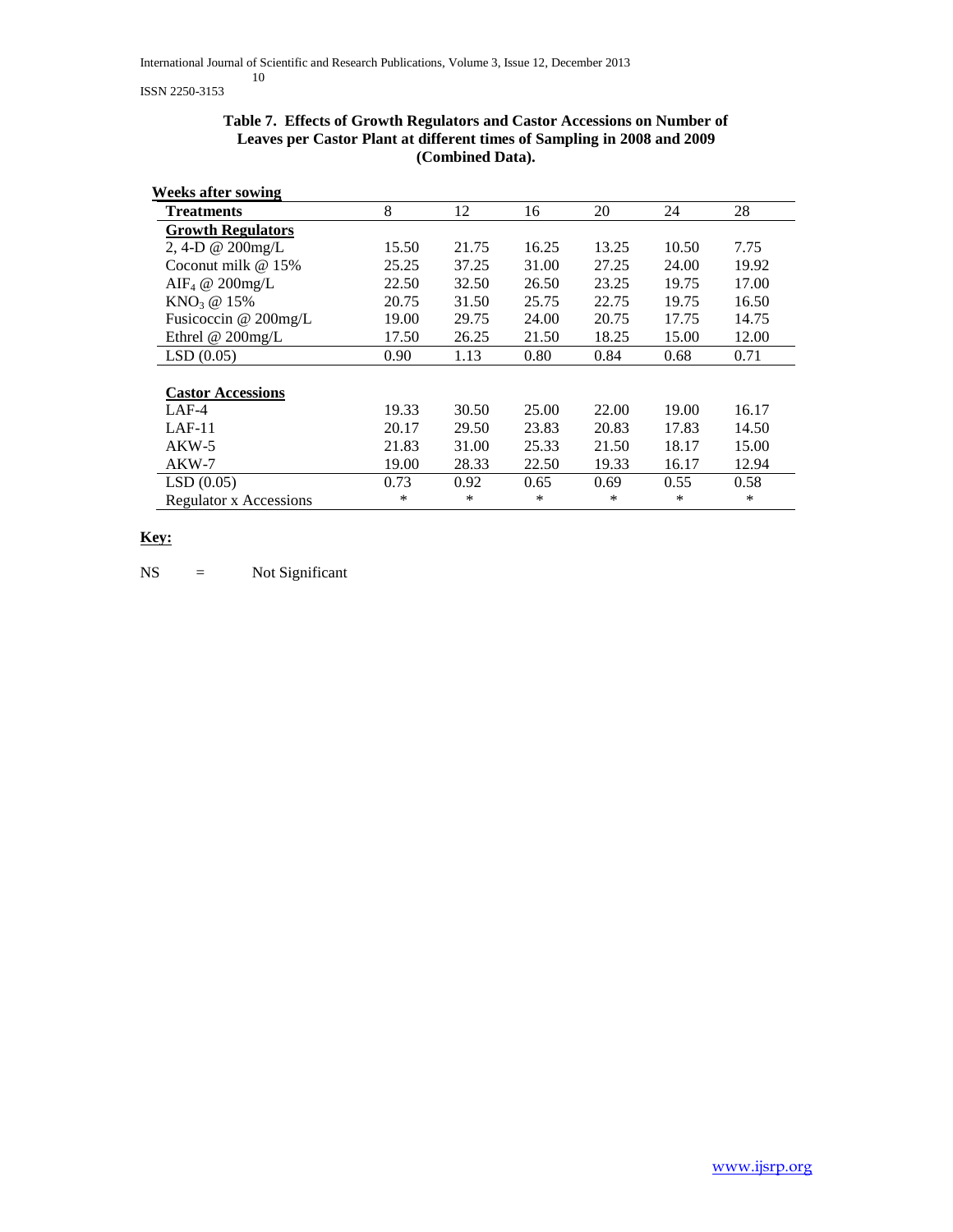# **Table 8. Growth Regulators x Castor Accession Interaction on Number of Leaves at 8, 12 and 16 Weeks After Sowing in 2008 and 2009 (Combined Data).**

|                            |       |                          | 8 Weeks after sowing |         |         |                          | 12 Weeks after sowing |         |         |                          | 16 Weeks after sowing |       |
|----------------------------|-------|--------------------------|----------------------|---------|---------|--------------------------|-----------------------|---------|---------|--------------------------|-----------------------|-------|
|                            |       | <b>Castor Accessions</b> |                      |         |         | <b>Castor Accessions</b> |                       |         |         | <b>Castor Accessions</b> |                       |       |
| <b>Growth Regulators</b>   | LAF-4 | <b>LAF-11</b>            | $AKW-5$              | $AKW-7$ | $LAF-4$ | <b>LAF-11</b>            | AKW-5                 | $AKW-7$ | $LAF-4$ | $LAF-11$                 | AKW-5                 | AKW-  |
|                            |       |                          |                      |         |         |                          |                       |         |         |                          |                       |       |
| 2, 4-D @ $200$ mg/L        | 15.00 | 16.00                    | 17.00                | 14.00   | 20.00   | 23.00                    | 24.00                 | 20.00   | 15.00   | 17.00                    | 18.00                 | 15.00 |
| Coconut milk $@15\%$       | 25.00 | 25.00                    | 27.00                | 24.00   | 39.00   | 35.00                    | 37.00                 | 38.00   | 31.00   | 30.00                    | 32.00                 | 31.00 |
| AIF <sub>4</sub> @ 200mg/L | 21.00 | 23.00                    | 24.00                | 22.00   | 32.00   | 32.00                    | 34.00                 | 32.00   | 28.00   | 26.00                    | 27.00                 | 25.00 |
| $KNO3$ @ 15%               | 19.00 | 21.00                    | 23.00                | 20.00   | 33.00   | 30.00                    | 30.00                 | 30.00   | 27.00   | 25.00                    | 27.00                 | 24.00 |
| Fusicoccin @ 200mg/L       | 18.00 | 19.00                    | 21.00                | 18.00   | 31.00   | 30.00                    | 30.00                 | 28.00   | 25.00   | 24.00                    | 25.00                 | 22.00 |
| Ethrel $@$ 200mg/L         | 18.00 | 17.00                    | 19.00                | 16.00   | 28.00   | 27.00                    | 28.00                 | 22.00   | 24.00   | 21.00                    | 23.00                 | 18.00 |
| LSD(0.05)                  | 1.79  |                          |                      |         | 2.26    |                          |                       |         | 1.60    |                          |                       |       |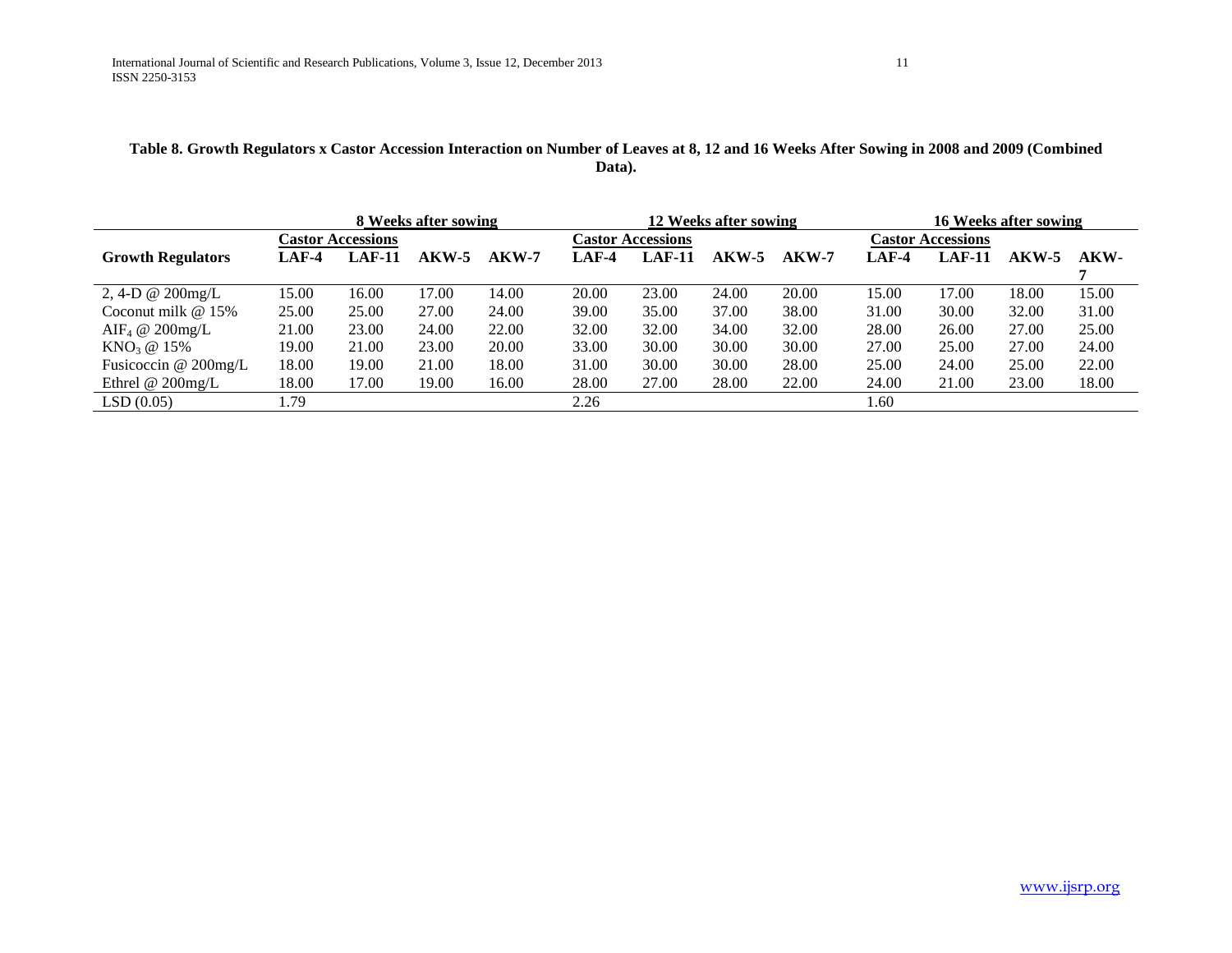# **Table 9. Growth Regulators x Castor Accession Interaction on Number of Leaves at 20, 24 and 28 Weeks After Sowing in 2008 and 2009 (Combined Data).**

|                            |       |                          | 20 Weeks after sowing |         |         |                          | 24 Weeks after sowing |         |         |                          | 28 Weeks after sowing |       |
|----------------------------|-------|--------------------------|-----------------------|---------|---------|--------------------------|-----------------------|---------|---------|--------------------------|-----------------------|-------|
|                            |       | <b>Castor Accessions</b> |                       |         |         | <b>Castor Accessions</b> |                       |         |         | <b>Castor Accessions</b> |                       |       |
| <b>Growth Regulators</b>   | LAF-4 | <b>LAF-11</b>            | $AKW-5$               | $AKW-7$ | $LAF-4$ | $LAF-11$                 | $AKW-5$               | $AKW-7$ | $LAF-4$ | $LAF-11$                 | $AKW-5$               | AKW-  |
|                            |       |                          |                       |         |         |                          |                       |         |         |                          |                       |       |
| 2, 4-D $\omega$ 200mg/L    | 13.00 | 14.00                    | 14.00                 | 12.00   | 10.00   | 11.00                    | 12.00                 | 9.00    | 8.00    | 8.00                     | 9.00                  | 6.00  |
| Coconut milk $@15\%$       | 27.00 | 27.00                    | 28.00                 | 27.00   | 24.00   | 24.00                    | 25.00                 | 23.00   | 20.00   | 20.00                    | 21.00                 | 19.00 |
| $\text{AIF}_4 \ @$ 200mg/L | 25.00 | 22.00                    | 24.00                 | 22.00   | 21.00   | 20.00                    | 19.00                 | 19.00   | 19.00   | 16.00                    | 17.00                 | 16.00 |
| $KNO_3 \; @ \; 15\%$       | 24.00 | 23.00                    | 23.00                 | 21.00   | 22.00   | 19.00                    | 20.00                 | 18.00   | 18.00   | 17.00                    | 16.00                 | 15.00 |
| Fusicoccin $@$ 200mg/L     | 22.00 | 21.00                    | 21.00                 | 19.00   | 19.00   | 18.00                    | 18.00                 | 16.00   | 16.00   | 15.00                    | 15.00                 | 13.00 |
| Ethrel $@$ 200mg/L         | 21.00 | 18.00                    | 19.00                 | 15.00   | 18.00   | 15.00                    | 15.00                 | 12.00   | 16.00   | 11.00                    | 12.00                 | 9.00  |
| LSD(0.05)                  | l.68  |                          |                       |         | 1.35    |                          |                       |         | 1.42    |                          |                       |       |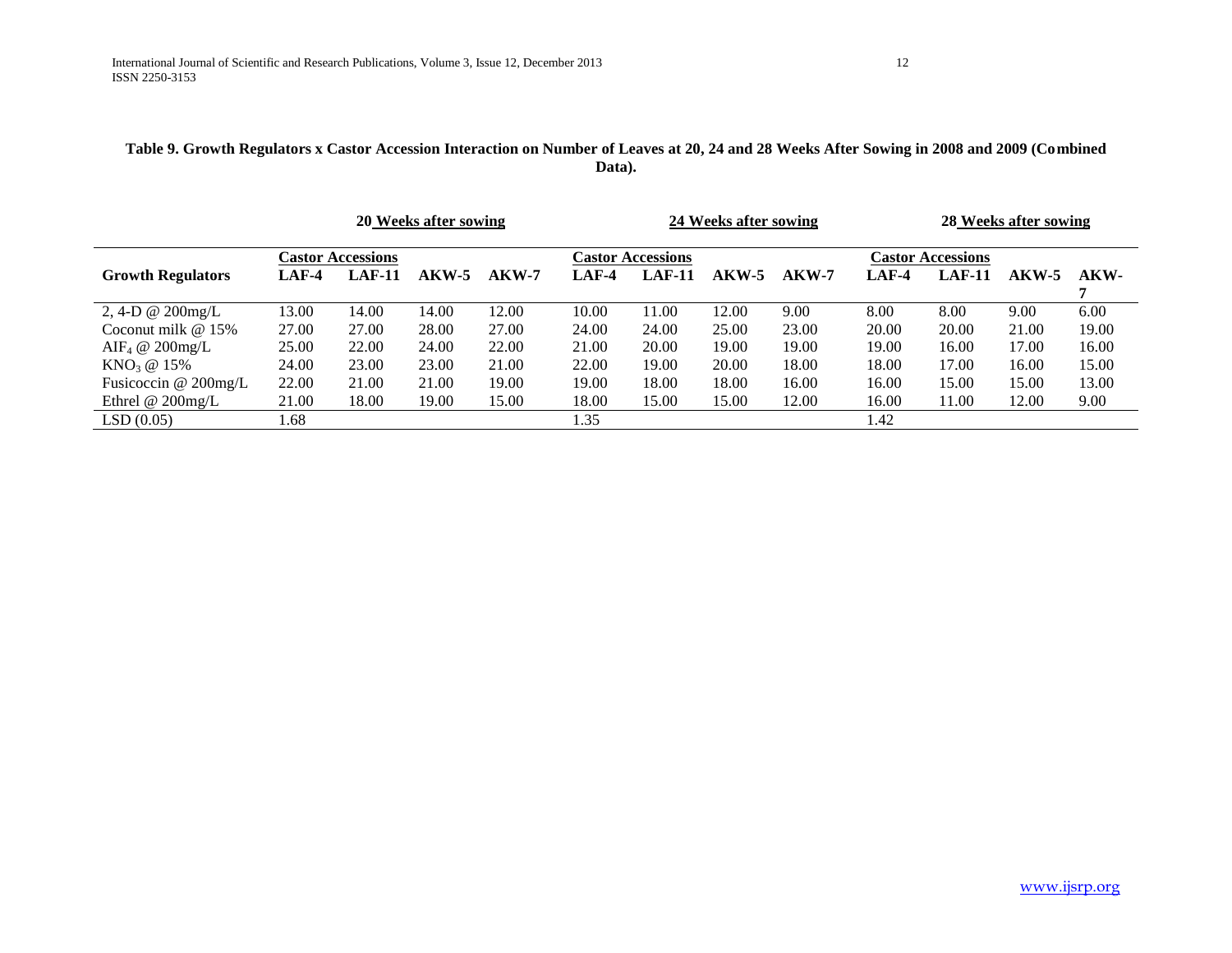|                               |       |              |              | <b>Weeks after sowing</b> |        |        |        |
|-------------------------------|-------|--------------|--------------|---------------------------|--------|--------|--------|
| <b>Treatments</b>             | 4     | 8            | 12           | 20<br>16                  | 24     | 28     |        |
| <b>Growth Regulators</b>      |       |              |              |                           |        |        |        |
| 2, 4-D @ 200mg/L              | 24.55 | 45.83        | 84.40        | 117.55                    | 143.85 | 162.10 | 176.55 |
| Coconut milk $@15\%$          | 33.50 | 57.30        | 96.97        | 135.72                    | 159.18 | 177.32 | 191.15 |
| ALF <sub>4</sub> @ $200$ mg/L | 30.95 | 55.35        | 92.38        | 133.25                    | 156.25 | 175.99 | 189.75 |
| $KNO_3 @ 15\%$                | 30.42 | 54.78        | 93.65        | 131.30                    | 156.63 | 174.52 | 189.13 |
| Fusicoccin @ 200mg/L          | 29.30 | 51.30        | 90.00        | 129.27                    | 153.85 | 172.42 | 186.50 |
| Ethrel @ 200mg/L              | 27.50 | 48.50        | 87.65        | 126.02                    | 150.53 | 168.75 | 183.50 |
| LSD(0.05)                     | 1.19  | 1.33         | 1.36<br>1.77 | 1.37                      | 1.13   | 1.92   |        |
|                               |       |              |              |                           |        |        |        |
|                               |       |              |              |                           |        |        |        |
| <b>Castor Accessions</b>      |       |              |              |                           |        |        |        |
| $LAF-4$                       | 37.67 | 58.75        | 95.02        | 127.78                    | 156.75 | 175.53 | 191.50 |
| $LAF-11$                      | 22.15 | 49.20        | 87.57        | 127.46                    | 153.83 | 171.67 | 179.52 |
| $AKW-5$                       | 38.50 | 59.75        | 95.78        | 133.17                    | 158.25 | 176.05 | 194.03 |
| $AKW-7$                       | 19.17 | 41.00        | 85.00        | 127.00                    | 144.68 | 164.17 | 179.33 |
| LSD(0.05)                     | 0.97  | 1.08<br>1.11 | 1.45         | 1.12<br>0.93              | 1.57   |        |        |
|                               |       |              |              |                           |        |        |        |

# **Table 10. Effects of Growth Regulators and Castor Accessions on Plant Height (CM) at different times of Sampling in 2008 and 2009 (Combined Data)**

# **Key:**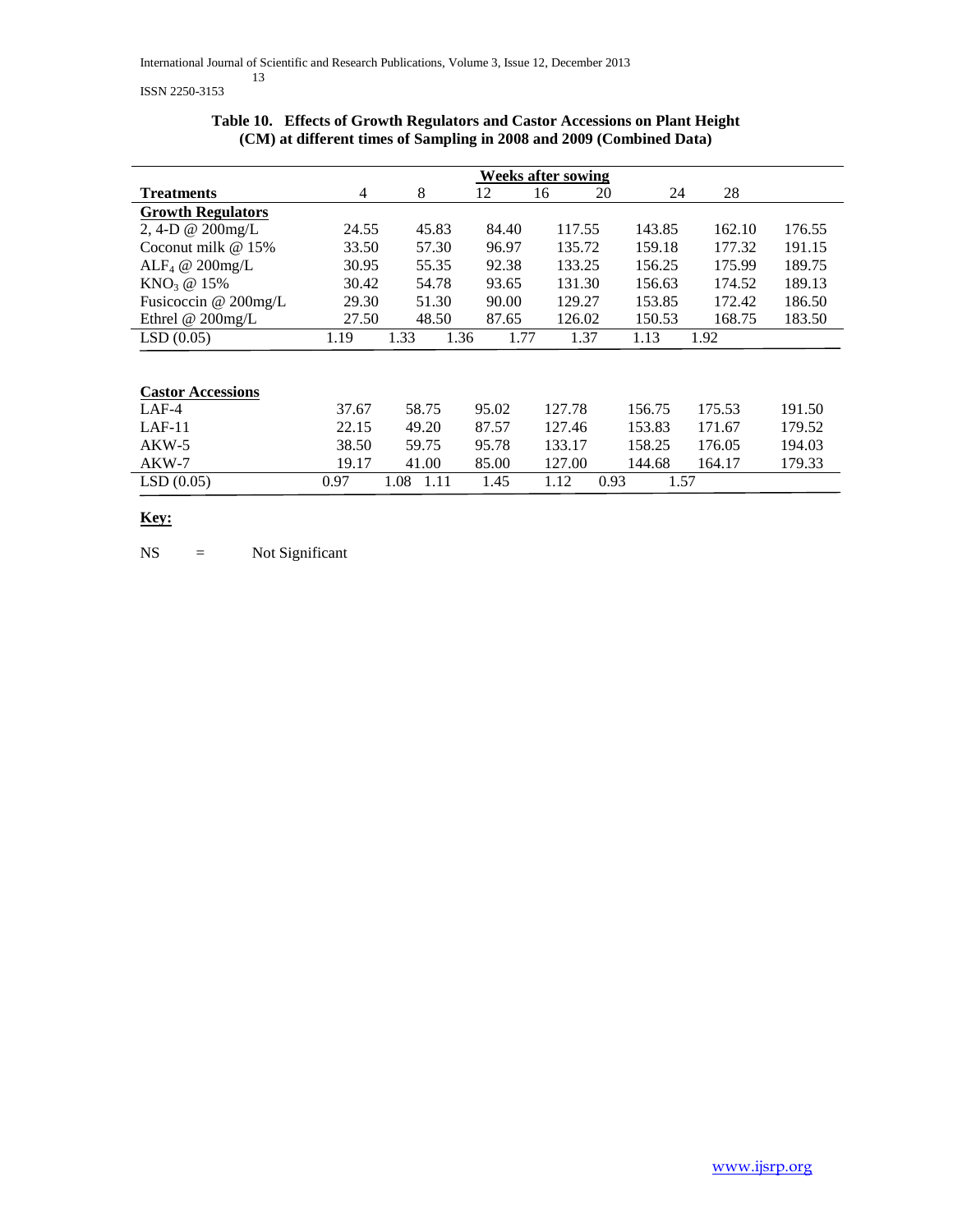| 4 weeks after sowing             |       |                          | 8 Weeks after sowing     |       |       |                          | 12 Weeks after sowing    |       |        |                          |                          |       |
|----------------------------------|-------|--------------------------|--------------------------|-------|-------|--------------------------|--------------------------|-------|--------|--------------------------|--------------------------|-------|
| <b>Growth Regulators</b>         |       | <b>Castor Accessions</b> | LAF-4 LAF-11 AKW-5 AKW-7 |       |       | <b>Castor Accessions</b> | LAF-4 LAF-11 AKW-5 AKW-7 |       |        | <b>Castor Accessions</b> | LAF-4 LAF-11 AKW-5 AKW-7 |       |
| 2,4-D@ 200mg/L                   | 28.20 | 19.00                    | 35.00                    | 16.00 | 49.20 | 41.00                    | 56.10                    | 37.00 | 84.00  | 82.60                    | 90.00                    | 81.00 |
| Coconut milk @ 15%               | 43.00 | 25.00                    | 43.00                    | 23.00 | 64.00 | 57.00                    | 64.20                    | 44.00 | 102.10 | 93.80                    | 101.00                   | 91.00 |
| ALF @ 200mg/L                    | 40.40 | 23.40                    | 40.00                    | 20.00 | 62.70 | 53.00                    | 62.70                    | 43.00 | 97.00  | 89.00                    | 96.50                    | 87.00 |
| $KNO3$ @ 15%                     | 39.40 | 23.30                    | 39.00                    | 20.00 | 60.60 | 54.00                    | 61.50                    | 43.00 | 99.00  | 91.00                    | 98.60                    | 86.00 |
| Fusicoccin @ 200mg/L             | 38.00 | 22.20                    | 38.00                    | 19.00 | 59.00 | 47.20                    | 58.00                    | 41.00 | 95.00  | 86.00                    | 95.00                    | 84.00 |
| Ethrel @ 200mg/L                 | 37.00 | 20.00                    | 36.00                    | 17.00 | 57.00 | 43.00                    | 56.00                    | 38.00 | 93.00  | 83.00                    | 93.60                    | 81.00 |
| $\overline{\text{LSD}}_{(0.05)}$ |       | 2.38                     |                          |       |       | 2.64                     |                          |       | 2.71   |                          |                          |       |

**Table 11. Growth Regulator x Castor Accession Interactions on Plant Height (CM) at 4, 8 and 12 Weeks After Sowing in 2008 and 2009 (Combined Data).**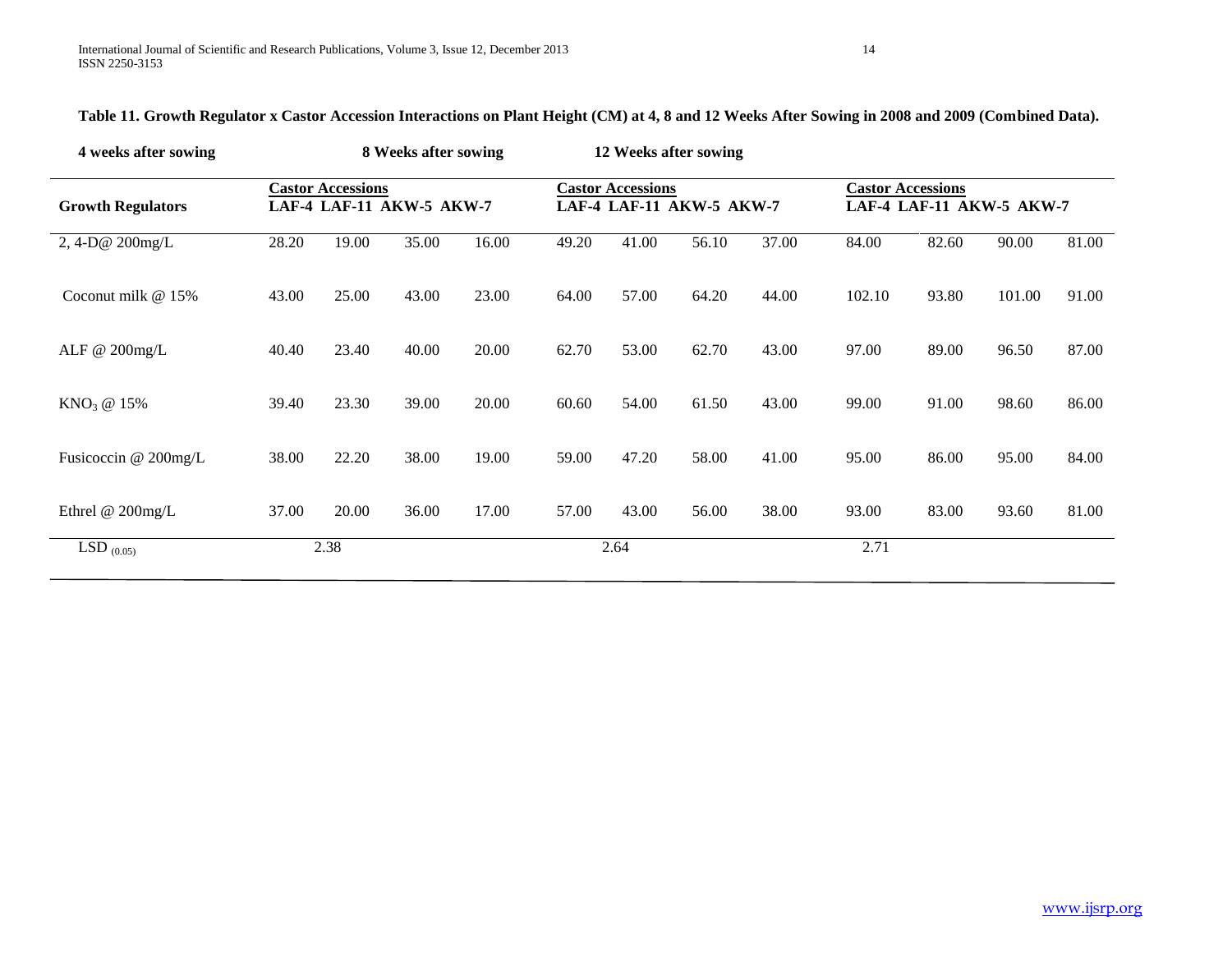# Growth Regulators x Castor Accession Interaction on Plant Height (CM) 20, 24 and 28 Weeks After Sowing **in 2008 and 2009 (Combined Data).**

| 20 Weeks after sowing           | 24 Weeks after sowing |                                                      |        |        |        | 28 Weeks after sowing                                |        |        |                |                                                       |        |        |
|---------------------------------|-----------------------|------------------------------------------------------|--------|--------|--------|------------------------------------------------------|--------|--------|----------------|-------------------------------------------------------|--------|--------|
| <b>Growth Regulators</b>        |                       | <b>Castor Accessions</b><br>LAF-4 LAF-11 AKW-5 AKW-7 |        |        |        | <b>Castor Accessions</b><br>LAF-4 LAF-11 AKW-5 AKW-7 |        |        | LAF-4          | <b>Castor Accessions</b><br><b>LAF-11 AKW-5 AKW-7</b> |        |        |
| 2, 4-D $@$ 200mg/L              | 135.00                | 147.00                                               | 151.30 | 142.10 | 158.40 | 165.00                                               | 171.00 | 154.00 | 177.00         | 175.00                                                | 188.20 | 166.00 |
| Coconut milk $@15\%$            | 166.00                | 159.00                                               | 163.70 | 148.00 | 183.30 | 176.00                                               | 181.00 | 169.00 | 197.10         | 183.60                                                | 198.00 | 186.00 |
| ALF <sub>4</sub> @ $200$ mg/L   | 163.00                | 156.00                                               | 160.00 | 146.00 | 181.67 | 175.00                                               | 179.30 | 168.00 | 196.00         | 182.00                                                | 196.00 | 185.00 |
| KNO <sub>3</sub> @ 15%          | 161.00                | 158.00                                               | 161.50 | 146.00 | 179.10 | 174.00                                               | 178.00 | 167.00 | 195.00         | 181.50                                                | 196.50 | 184.00 |
| Fusicoccin $@200$ mg/L          | 159.40                | 154.00                                               | 158.00 | 144.00 | 177.70 | 172.00                                               | 175.00 | 165.00 | 193.00         | 179.00                                                | 194.00 | 180.00 |
| Ethrel $@$ 200mg/L<br>LSD(0.05) | 156.10                | 149.00<br>2.74                                       | 155.00 | 142.00 | 173.00 | 168.00<br>2.27                                       | 172.00 | 162.00 | 191.00<br>3.84 | 176.00                                                | 192.00 | 175.00 |